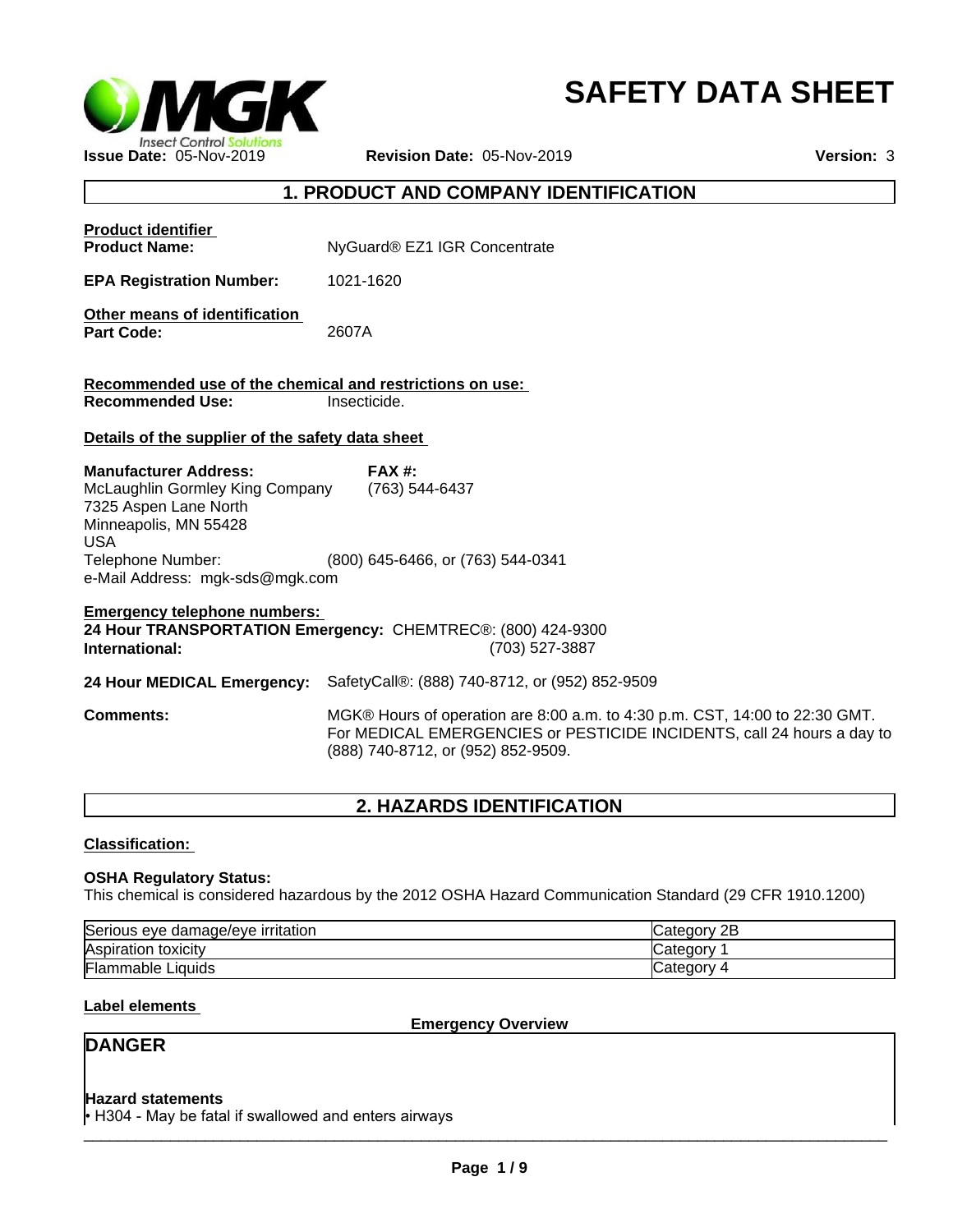

# **Precautionary Statements - Prevention:**

P210 - Keep away from heat/sparks/open flames/hot surfaces. - No smoking P264 - Wash face, hands and any exposed skin thoroughly after handling P280 - Wear protective gloves/protective clothing/eye protection/face protection

## **Precautionary Statements - Response:**

P321 - Specific treatment (see Section 4/ First Aid). P305 + P351 + P338 - IF IN EYES: Rinse cautiously with water for several minutes. Remove contact lenses, if present and easy to do. Continue rinsing P337 + P313 - If eye irritation persists: Get medical advice/attention P301 + P310 - IF SWALLOWED: Immediately call a POISON CENTER or doctor/physician P331 - Do NOT induce vomiting P370 + P378 - In case of fire: Use CO2, dry chemical, or foam for extinction

# **Precautionary Statements - Storage:**

P405 - Store locked up P403 + P235 - Store in a well-ventilated place. Keep cool

## **Precautionary Statements - Disposal:**

P501 - Dispose of contents/container to an approved waste disposal plant

## **Hazards not otherwise classified (HNOC):**

Do not use this product in or on electrical equipment due to the possibility of shock hazard.

# **3. COMPOSITION/INFORMATION ON INGREDIENTS**

| <b>Chemical Name</b>                                          | CAS No                          | Weight-%        |
|---------------------------------------------------------------|---------------------------------|-----------------|
| ∟AR®)<br>(NY)<br>Pyriproxyten                                 | -~-<br>7-68-<br>ΩĽ.<br>י יט וטט | . .30           |
| .<br>.<br>hvdrotreated light<br>Petro<br>distillates.<br>leum | 64742-47-8                      | $- -$<br>50<--- |

\*The exact percentage (concentration) of composition has been withheld as a trade secret

Comments: Ingredients not identified are proprietary or non-hazardous. Values are not product specifications.

# **4. FIRST AID MEASURES**

**Aspiration pneumonia hazard: • May be fatal if swallowed and enters airways** 

**Description of first aid measures:**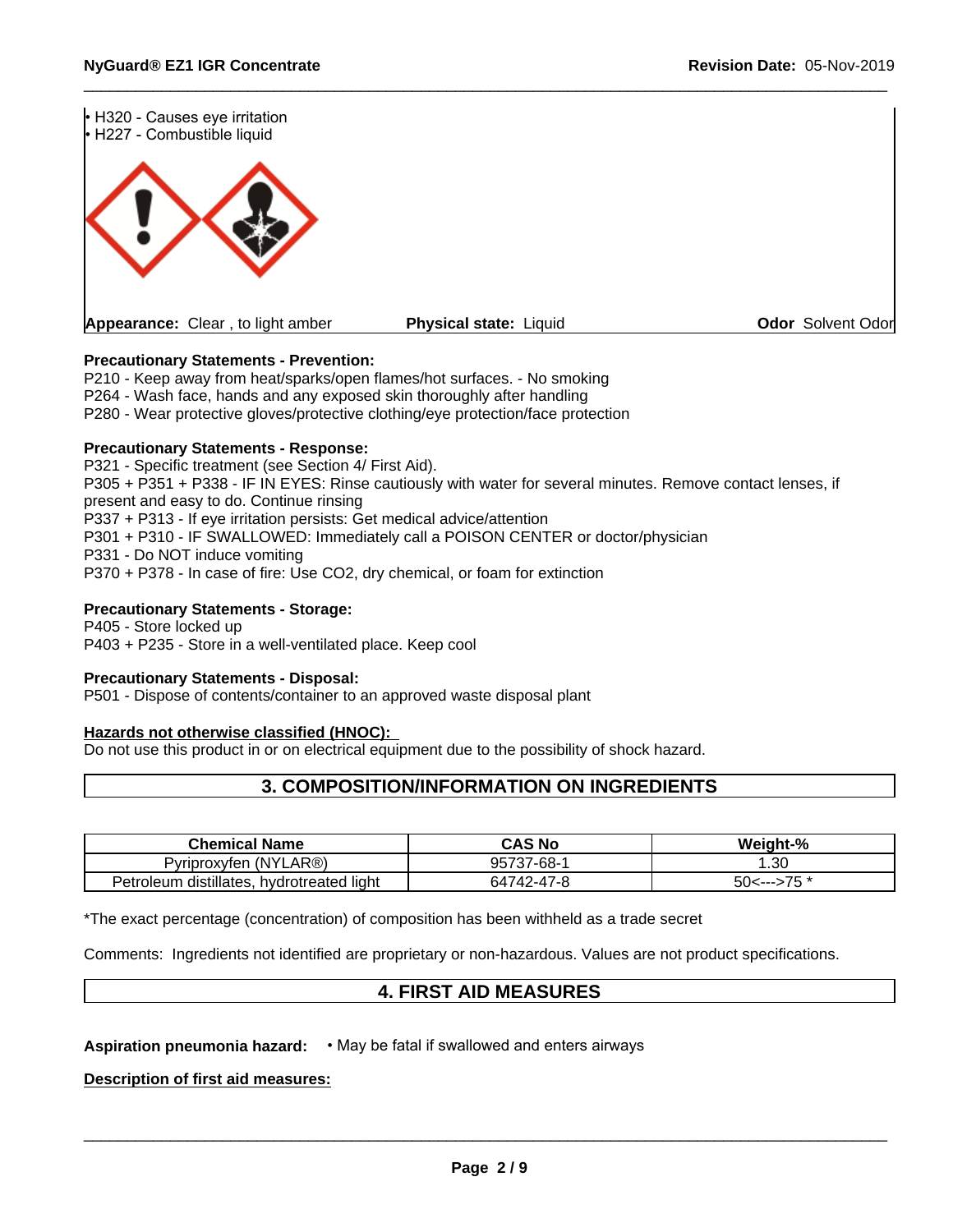| Eye contact:                                      | Hold eye open and rinse slowly and gently with water for 15-20 minutes. Remove<br>contact lenses, if present, after the first 5 minutes, then continue rinsing eye. Call<br>a poison control center or doctor for treatment advice.                                             |
|---------------------------------------------------|---------------------------------------------------------------------------------------------------------------------------------------------------------------------------------------------------------------------------------------------------------------------------------|
| <b>Skin Contact:</b>                              | Take off contaminated clothing. Rinse skin immediately with plenty of water for<br>15-20 minutes. Call a poison control centeror doctor for treatment advice.                                                                                                                   |
| Ingestion:                                        | If swallowed, IMMEDIATELY call a poison control center or doctor for treatment<br>advice. DO NOT give any liquid to the person. Do not induce vomiting unless told<br>to do so by a poison contol center or a doctor. Never give anything by mouth to an<br>unconscious person. |
| Inhalation:                                       | Remove affected person to fresh air. If person is not breathing, call 911 or an<br>ambulance, then give artificial respiration, preferably mouth-to-mouth if possible.<br>Call a poison control center or doctor for further treatment advice.                                  |
| Self-protection of the First<br><b>Responder:</b> | Use personal protective equipment as required.                                                                                                                                                                                                                                  |
| Note to physicians:                               | For skin effects, a highly efficient therapeutic agent for Pyrethrin/ Pyrethroid<br>exposure is topical application of tocopherol acetate (Vitamin E).                                                                                                                          |

# **5. FIRE-FIGHTING MEASURES**

#### **Suitable extinguishing media**

Use. Dry chemical. Carbon dioxide (CO2). Water spray (fog). Alcohol resistant foam.

## **Unsuitable extinguishing media:**

Caution: Use of water spray when fighting fire may be inefficient.

#### **Hazardous combustion products:** Carbon monoxide, Carbon dioxide (CO2).

## **Specific hazards arising from the chemical**

Keep product and empty container away from heat and sources of ignition. Risk of ignition.

**Explosion data Sensitivity to Mechanical Impact:** None. **Sensitivity to Static Discharge:** None.

#### **Protective equipment and precautions for firefighters:**

As in any fire, wear self-contained breathing apparatus pressure-demand, MSHA/NIOSH (approved or equivalent) and full protective gear.

# **6. ACCIDENTAL RELEASE MEASURES**

## **Personal precautions, protective equipment and emergency procedures**

| <b>Personal precautions:</b>      | Use personal protective equipment as required. Remove all sources of ignition.<br>Evacuate personnel to safe areas. Keep people away from and upwind of<br>spill/leak. Pay attention to flashback. Take precautionary measures against static<br>discharges.                            |
|-----------------------------------|-----------------------------------------------------------------------------------------------------------------------------------------------------------------------------------------------------------------------------------------------------------------------------------------|
| <b>Environmental precautions:</b> | Prevent entry into waterways, sewers, basements or confined areas. Do not flush<br>into surface water or sanitary sewer system. Prevent further leakage or spillage if<br>safe to do so. Prevent product from entering drains. See Section 12 for additional<br>ecological information. |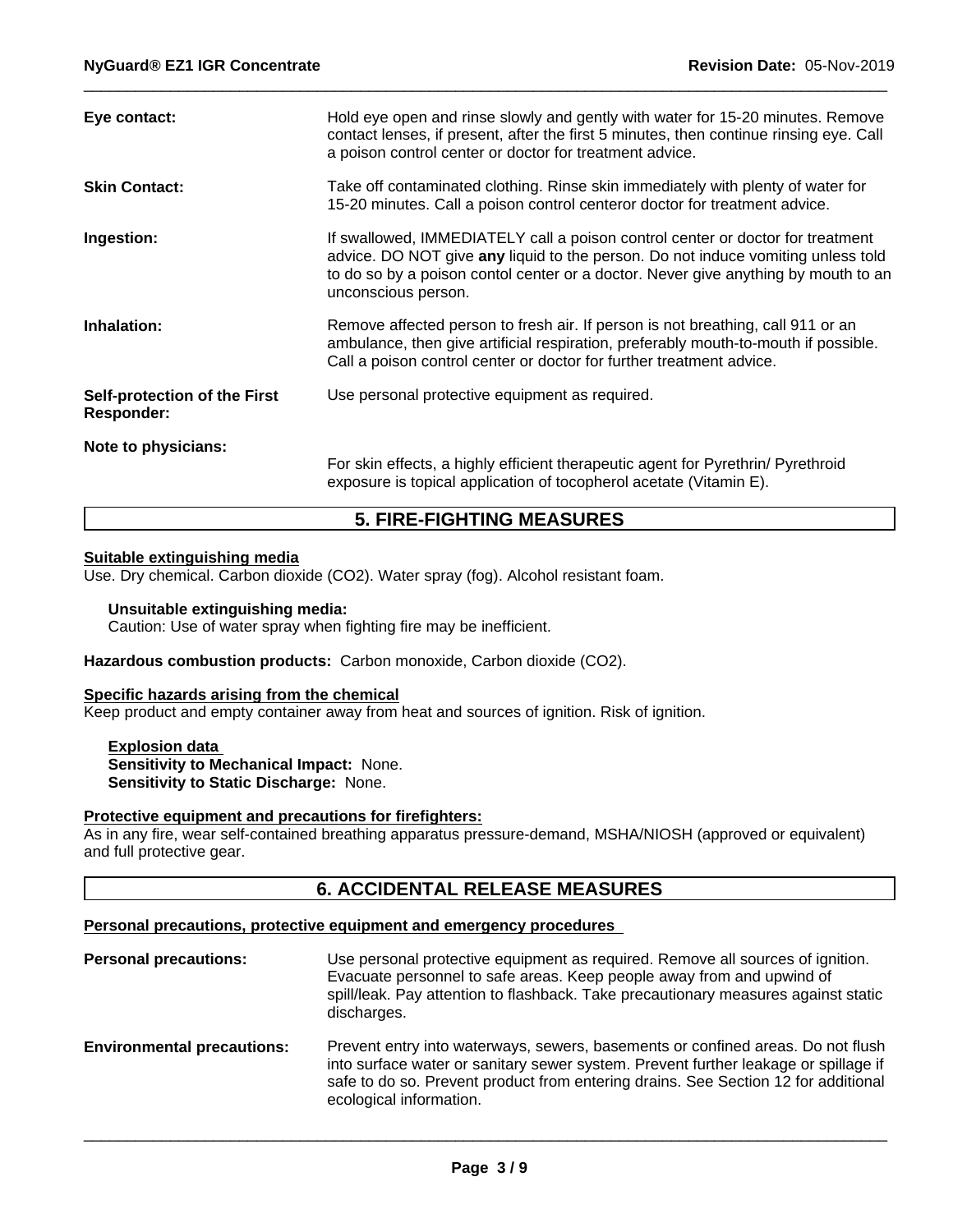#### **Methods and material for containment and cleaning up**

| <b>Methods for containment:</b> | Prevent further leakage or spillage if safe to do so.                                                                                                                                                                                                                                                                     |
|---------------------------------|---------------------------------------------------------------------------------------------------------------------------------------------------------------------------------------------------------------------------------------------------------------------------------------------------------------------------|
| Methods for cleaning up:        | Cover liquid spill with sand, earth or other non-combustible absorbent material.<br>Cover powder spill with plastic sheet or tarp to minimize spreading. Pick up and<br>transfer to properly labeled containers. Soak up with inert absorbent material. Dam<br>up. Take precautionary measures against static discharges. |

# **7. HANDLING AND STORAGE**

## **Precautions for safe handling**

**Advice on safe handling:** Avoid contact with skin, eyes or clothing. Use personal protective equipment as required. Wash contaminated clothing before reuse. Do not breathe dust/fume/gas/mist/vapors/spray. Do not eat, drink or smoke when using this product. Use with local exhaust ventilation. All equipment used when handling the product must be grounded. Keep away from heat/sparks/open flames/hot surfaces. - No smoking. Take necessary action to avoid static electricity discharge (which might cause ignition of organic vapors). For more information, see product label.

#### **Conditions for safe storage, including any incompatibilities**

**Storage Conditions:** Keep container tightly closed in a dry and well-ventilated place. Keep out of the reach of children. Keep away from heat, sparks, flame and other sources of ignition (i.e., pilot lights, electric motors and static electricity). Keep containers tightly closed in a cool, well-ventilated place. Keep away from heat. Keep in properly labeled containers. For more information, see product label.

# **8. EXPOSURE CONTROLS/PERSONAL PROTECTION**

## **Control parameters**

#### **Exposure Guidelines:**

| <b>Chemical Name</b>                         | <b>ACGIH TLV</b> | OSHA PEL | <b>NIOSH IDLH</b> | <b>Supplier OEL</b>                       |
|----------------------------------------------|------------------|----------|-------------------|-------------------------------------------|
| Petroleum distillates,<br>hydrotreated light |                  |          |                   | TWA: 100 ppm<br>TWA: $525 \text{ mg/m}^3$ |
| 64742-47-8                                   |                  |          |                   |                                           |

#### **Appropriate engineering controls**

**Engineering Controls:** Safety showers Eyewash stations Ventilation systems

#### **Individual protection measures, such as personal protective equipment**

**Eye/face protection:** Wear safety glasses with side shields (or goggles).

- **Skin and body protection:** Wear protective gloves and protective clothing.
- **Respiratory protection:** If exposure limits are exceeded or irritation is experienced, NIOSH/MSHA approved respiratory protection should be worn. Positive-pressure supplied air respirators may be required for high airborne contaminant concentrations. Respiratory protection must be provided in accordance with current local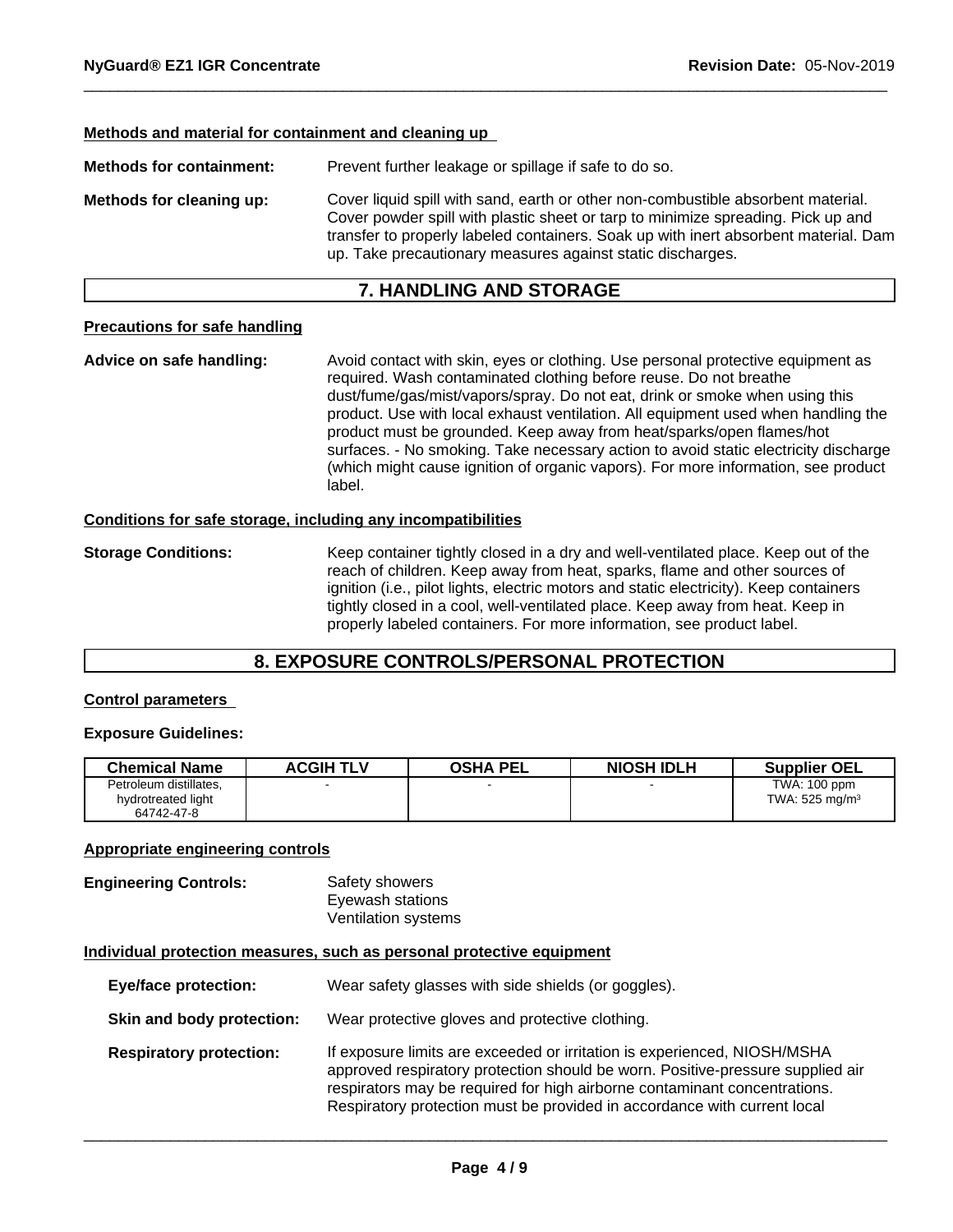regulations.

**General Hygiene Considerations:**

When using do not eat, drink or smoke. Regular cleaning of equipment, work area and clothing is recommended.

# **9. PHYSICAL AND CHEMICAL PROPERTIES**

# **Information on basic physical and chemical properties:**

| <b>Physical state:</b>                                     | Liquid                   |                            |
|------------------------------------------------------------|--------------------------|----------------------------|
| Appearance:                                                | Clear, to light amber    |                            |
| Odor                                                       | Solvent Odor             |                            |
| <b>Odor threshold:</b>                                     | No information available |                            |
| <b>Color (Gardner Scale):</b>                              |                          |                            |
| <b>Property:</b>                                           | Values:                  | Comment: • Method          |
| pH:                                                        | 7.8                      | @ 1.3% in H <sub>2</sub> O |
| Melting point / freezing point:                            | No information available |                            |
| Boiling point / boiling range:                             | No information available |                            |
| Flash point:                                               | 67.2 °C / 153.0 °F       | Tag Closed Cup             |
| <b>Evaporation rate:</b>                                   | No information available |                            |
| Flammability (solid, gas):                                 | No information available |                            |
| <b>Upper flammability limit (UEL):</b>                     | No information available |                            |
| Lower flammability limit (LEL):                            | No information available |                            |
| Vapor pressure:                                            | No information available |                            |
| Vapor density:                                             | No information available |                            |
| <b>Specific Gravity:</b>                                   | 0.847                    | @ 20.0 °C                  |
| <b>Water solubility:</b>                                   | No information available |                            |
| Partition coefficient; n-Octanol/ No information available |                          |                            |
| Water:                                                     |                          |                            |
| <b>Autoignition temperature:</b>                           | No information available |                            |
| <b>Decomposition temperature:</b>                          | No information available |                            |
| Kinematic viscosity:                                       | No information available |                            |
| <b>Dynamic viscosity:</b>                                  | 10.5 cPs                 | @ 23.0 °C                  |
| <b>Refractive Index:</b>                                   | 1.4526                   | @ 25.0 °C                  |
| <b>Other Information:</b>                                  |                          |                            |
| VOC Content (%):                                           | 50.3                     |                            |
| <b>Miscibility/Solubility:</b>                             |                          |                            |
| Water:                                                     | Partially miscible       |                            |
| Alcohol:                                                   | Miscible                 |                            |
| <b>Aromatic solvents:</b>                                  | Miscible                 |                            |
| <b>Petroleum distillates:</b>                              | Miscible                 |                            |

# **10. STABILITY AND REACTIVITY**

# **Reactivity**

No data available

## **Chemical stability**

Stable under recommended storage conditions.

# **Possibility of Hazardous Reactions**

None under normal processing.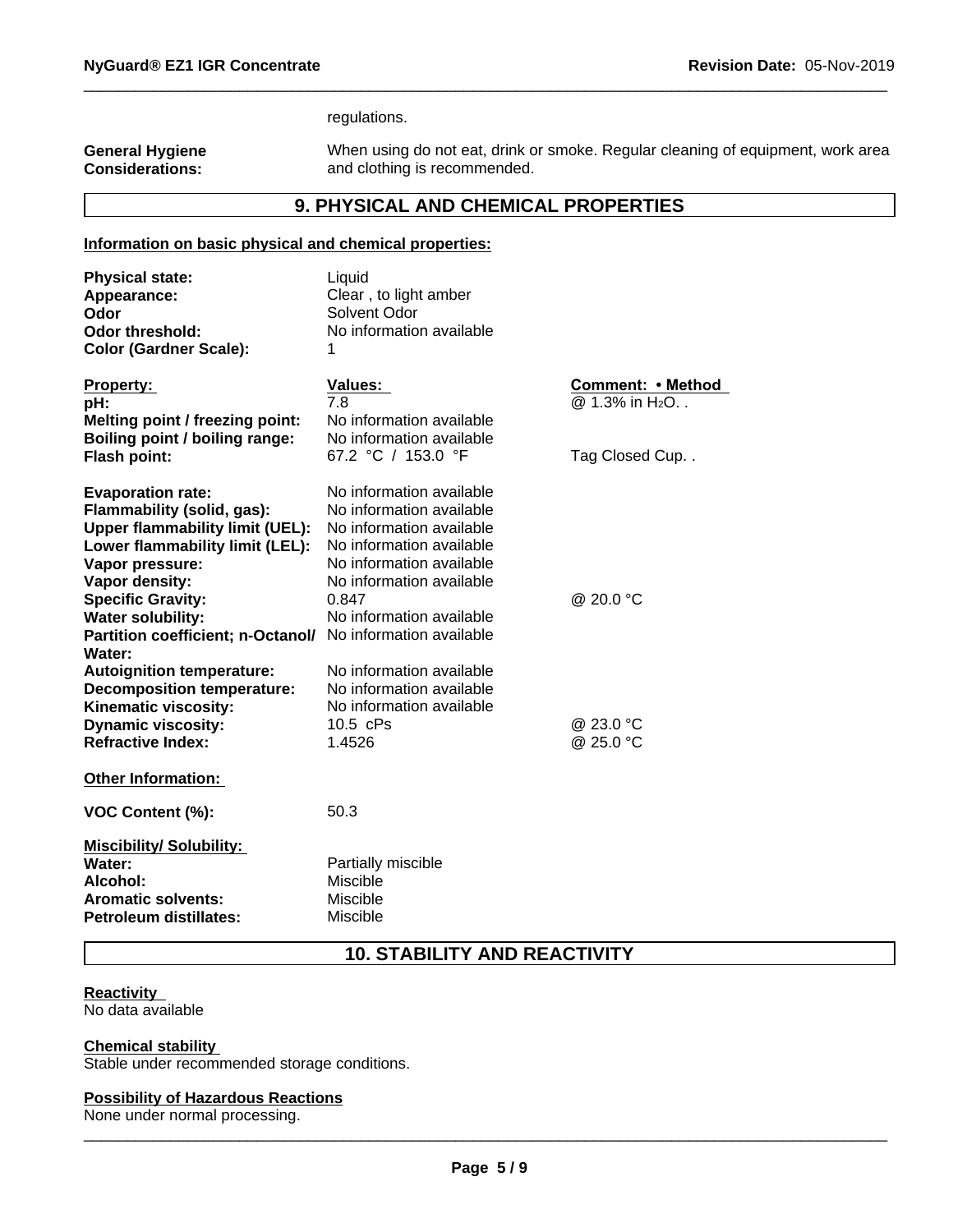# **Hazardous polymerization:** Hazardous polymerization does not occur.

#### **Conditions to avoid**

Heat, flames and sparks.

#### **Incompatible materials:**

Incompatible with strong acids and bases. Incompatible with oxidizing agents.

#### **Hazardous Decomposition Products**

Carbon monoxide, Carbon dioxide (CO2).

# **11. TOXICOLOGICAL INFORMATION**

### **Numerical measures of toxicity - Product Information**

**Chronic toxicity:** Avoid repeated exposure.

| Oral LD <sub>50</sub><br><b>Dermal LD<sub>50</sub></b><br><b>Inhalation LC<sub>50</sub></b><br>Eye contact: | $>5,000$ mg/kg (rat)<br>$>2,000$ mg/kg (rabbit)<br>$>7.60$ mg/L, (rat; 4 hours)<br>Irritation cleared within 7 days. (rabbit). |
|-------------------------------------------------------------------------------------------------------------|--------------------------------------------------------------------------------------------------------------------------------|
| <b>Skin Contact:</b><br><b>Skin Irritation Index:</b>                                                       | Moderate irritation at 72 hours. (rabbit).<br>2.17                                                                             |
| Sensitization:                                                                                              | Negative. (guinea pig).                                                                                                        |
| Carcinogenicity                                                                                             | This product does not contain any carcinogens or potential carcinogens as listed<br>by OSHA, IARC or NTP                       |
| <b>Reproductive toxicity:</b>                                                                               | No information available.                                                                                                      |
| <b>Developmental Toxicity</b>                                                                               | No information available.                                                                                                      |
| Teratogenicity:                                                                                             | No information available.                                                                                                      |
| STOT - single exposure:                                                                                     | No information available.                                                                                                      |
| STOT - repeated exposure:                                                                                   | No information available.                                                                                                      |

# **12. ECOLOGICAL INFORMATION**

#### **Ecotoxicity:**

**Persistence and degradability**

No information available.

# **Bioaccumulation**

No information available.

#### **Other adverse effects:** No information available

## **Environmental hazards (EPA):**

Do not discharge effluent containing this product into lakes, streams, ponds, estuaries, oceans or other waters unless in accordance with the requirements of a National Pollutant Discharge Elimination System (NPDES) permit and the permitting authority has been notified in writing prior to discharge. Do not discharge effluent containing this product to sewer systems without previously notifying the local sewage treatment plant authority. For guidance contact your State Water Board or Regional Office of the EPA.

# **13. DISPOSAL CONSIDERATIONS**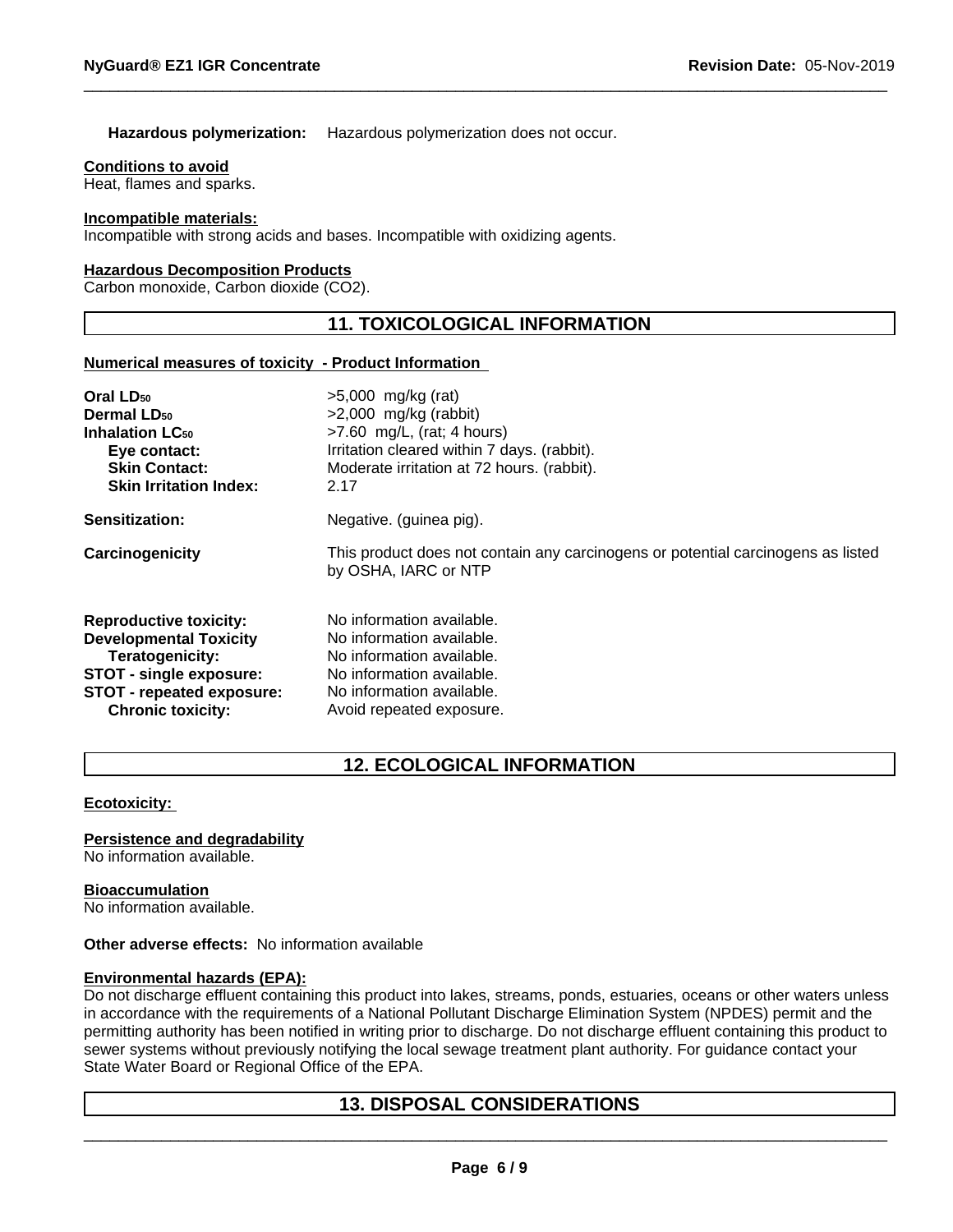#### **Waste treatment methods**

| Disposal of wastes:     | Disposal should be in accordance with applicable regional, national and local laws<br>and regulations. For more information, see product label. |
|-------------------------|-------------------------------------------------------------------------------------------------------------------------------------------------|
| Contaminated packaging: | For more information, see product label.                                                                                                        |

# **14. TRANSPORT INFORMATION**

## **DOT (Department of Transportation)**

| Insecticides, Insect or Animal Repellent, Liquid<br>This material is not hazardous. |
|-------------------------------------------------------------------------------------|
|                                                                                     |
| Insecticides, Insect or Animal Repellent, Liquid<br>This material is not hazardous. |
|                                                                                     |
| Insecticides, Insect or Animal Repellent, Liquid<br>This material is not hazardous. |
|                                                                                     |

# **15. REGULATORY INFORMATION**

#### **US Federal Regulations**

#### **SARA 313**

Section 313 of Title III of the Superfund Amendments and Reauthorization Act of 1986 (SARA). This product does not contain any chemicals which are subject to the reporting requirements of the Act and Title 40 of the Code of Federal Regulations, Part 372

#### **SARA 311/312 Hazard**

| <b>Categories</b>                 |     |  |
|-----------------------------------|-----|--|
| <b>Acute health hazard</b>        | Yes |  |
| <b>Chronic Health Hazard</b>      | Nο  |  |
| Fire hazard                       | Yes |  |
| Sudden release of pressure hazard | No  |  |
| <b>Reactive Hazard</b>            | No  |  |

## **CWA (Clean Water Act)**

This product does not contain any substances regulated as pollutants pursuant to the Clean Water Act (40 CFR 122.21 and 40 CFR 122.42)

# **CERCLA**

This material, as supplied, does not contain any substances regulated as hazardous substances under the Comprehensive Environmental Response Compensation and Liability Act (CERCLA) (40 CFR 302) or the Superfund Amendments and Reauthorization Act (SARA) (40 CFR 355). There may be specific reporting requirements at the local, regional, or state level pertaining to releases of this material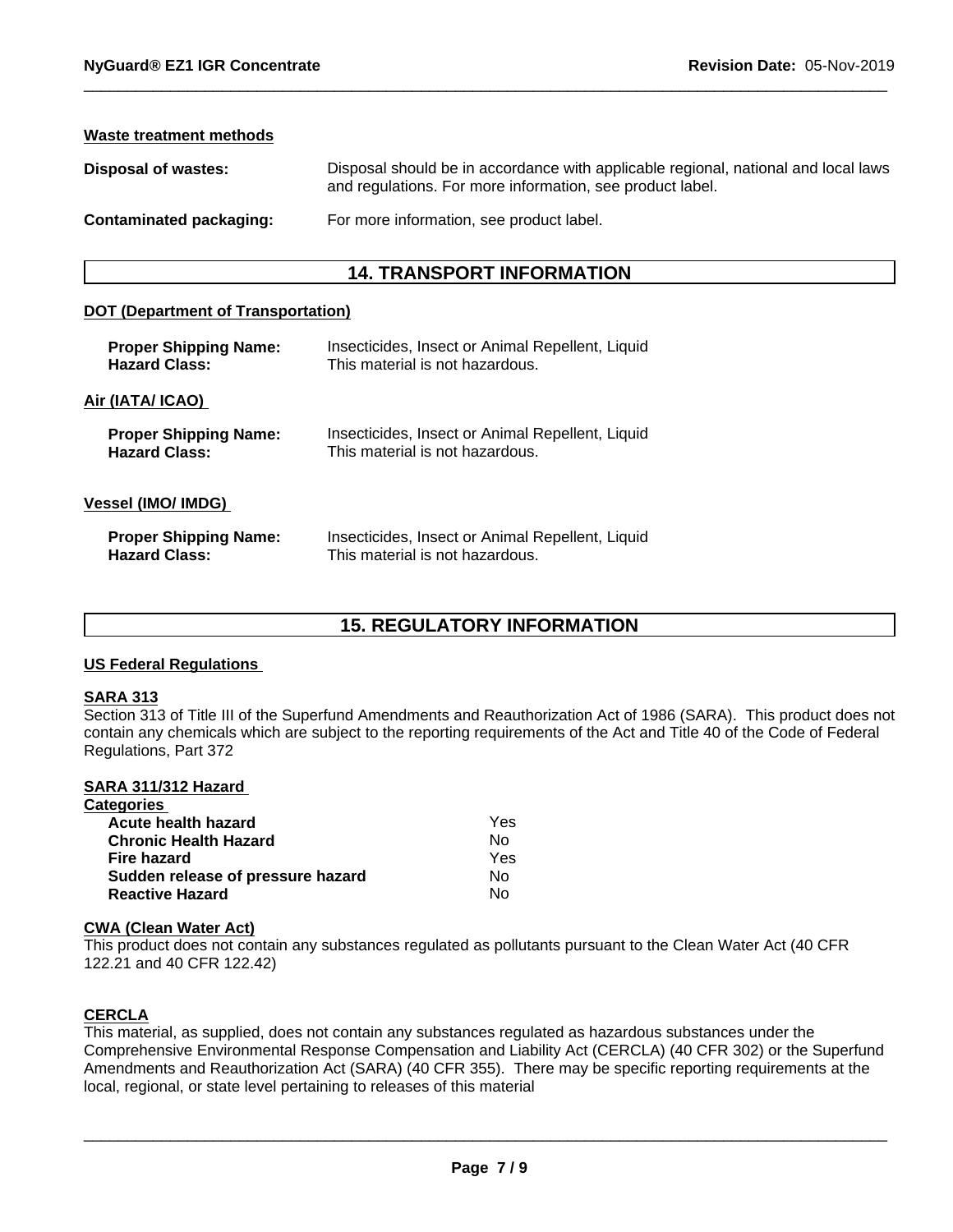## **US State Regulations:**

### **California Proposition 65:**

This product does not contain any intentionally added Proposition 65 chemicals

## **U.S. EPA Label Information:**

### **EPA Registration Number:** 1021-1620

#### **Difference between SDS and EPA (FIFRA) Pesticide label:**

This chemical is a pesticide product registered by the United States Environmental Protection Agency and is subject to certain labeling requirements under federal pesticide law. These requirements differ from the classification criteria and hazard information required for Safety Data Sheets (SDS), and for workplace labels of non-pesticide chemicals. The pesticide label also includes other important information, including directions for use. The hazard information required on the pesticide label is reproduced below:

Signal word: **CAUTION**

Precautionary Statements:

- Harmful if absorbed through the skin.
- Causes moderate eye irritation

#### **International Inventories:**

| <b>TSCA</b>          | Complies        |  |
|----------------------|-----------------|--|
| <b>DSL/NDSL</b>      | Complies        |  |
| <b>EINECS/ELINCS</b> | Complies        |  |
| <b>ENCS</b>          | Does not comply |  |
| <b>IECSC</b>         | Does not comply |  |
| <b>KECL</b>          | Does not comply |  |
| <b>PICCS</b>         | Does not comply |  |
| <b>AICS</b>          | Does not comply |  |

**Legend:** 

**TSCA** - United States Toxic Substances Control Act Section 8(b) Inventory

**DSL/NDSL** - Canadian Domestic Substances List/Non-Domestic Substances List

**EINECS/ELINCS** - European Inventory of Existing Chemical Substances/European List of Notified Chemical **Substances** 

**ENCS** - Japan Existing and New Chemical Substances

**IECSC** - China Inventory of Existing Chemical Substances

**KECL** - Korean Existing and Evaluated Chemical Substances

**PICCS** - Philippines Inventory of Chemicals and Chemical Substances

**AICS** - Australian Inventory of Chemical Substances

# **16. OTHER INFORMATION, INCLUDING DATE OF PREPARATION OF THE LAST REVISION**

| <b>NFPA</b> | <b>Health hazards 2</b> | <b>Flammability 2</b> | <b>Instability 0</b>      | <b>Physical and</b><br><b>Chemical Properties</b> |
|-------------|-------------------------|-----------------------|---------------------------|---------------------------------------------------|
| <b>HMIS</b> | <b>Health hazards 1</b> | <b>Flammability 2</b> | <b>Physical hazards</b> 0 | <b>Personal protection</b>                        |

*Chronic Hazard Star Legend \* = Chronic Health Hazard*